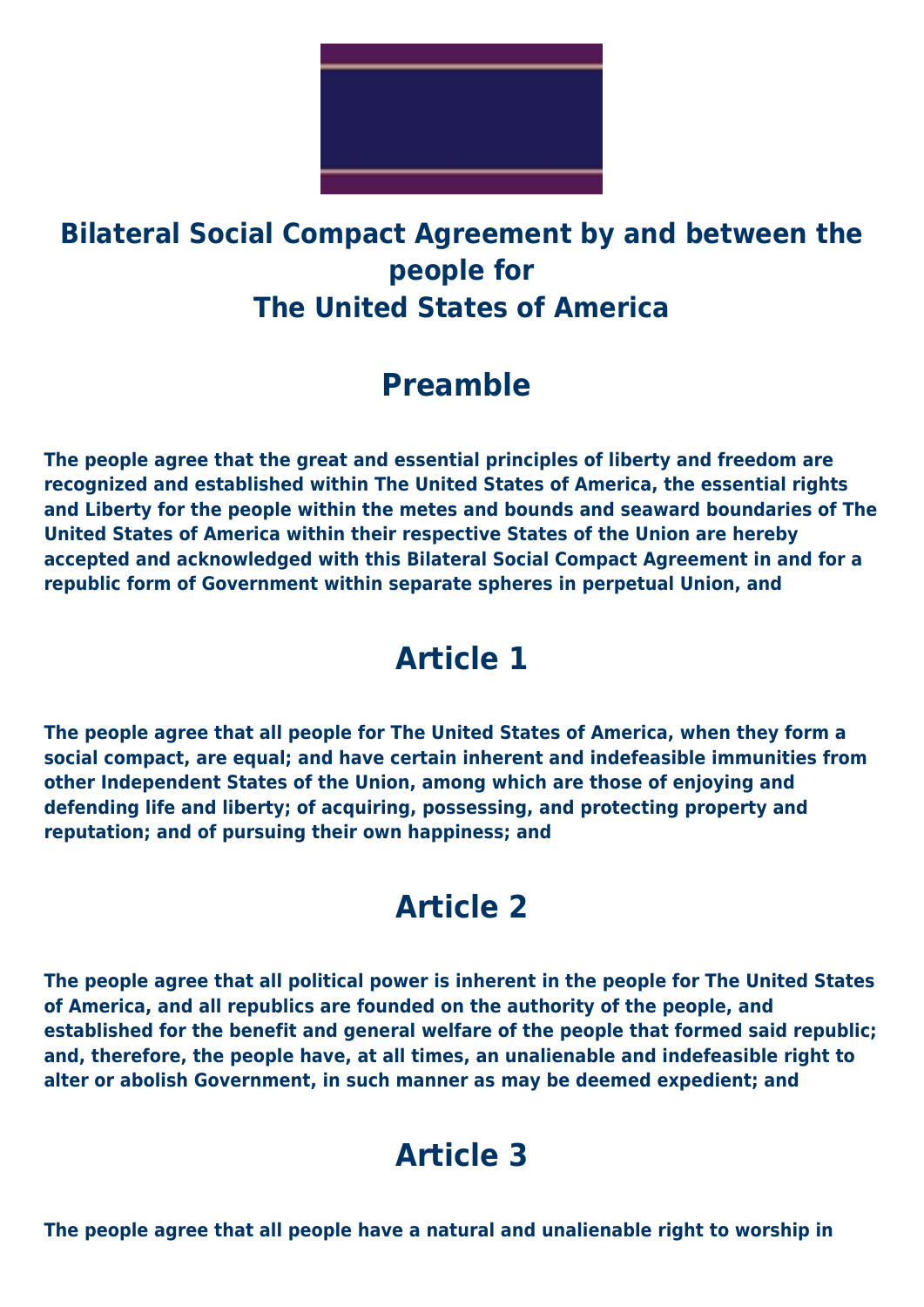**accordance to their own conscience and according to the dictates of their own conscience; and that no preference shall ever be given by law to any religious establishment, or mode of worship in any republic form of Government within the States of the Union of The United States of America; and**

#### **Article 4**

**The people agree that all elections shall be free and equal within each body politic formed as derived from this Bilateral Social Compact Agreement; and that no property qualification is required for eligibility to office, or for the right of suffrage shall not be required within the republic form of Government within the States of the Union within The United States of America; and**

#### **Article 5**

**The people agree that as signatories of this Bilateral Social Compact Agreement may freely speak, write, and publish sentiments on all subjects, being responsible for the abuse of that liberty; and no law shall ever be passed to curtail, abridge, or restrain the liberty of speech or of the press; and**

## **Article 6**

**The people agree that the right of trial by jury of their peers in the same jurisdiction and venue shall forever remain inviolate regardless of separate spheres; and**

## **Article 7**

**The people agree that the people shall be secure in their persons, dwellings, papers, and possessions from unreasonable seizures and searches; and that no warrant to search any place, or to seize any thing, shall issue without inscribing the place to be searched, and the person and thing to be seized, as nearly as may be, nor without probable cause, supported by oath or affirmation filed in the proper venue by the accuser; and**

### **Article 8**

**The people agree that no person, regardless of status shall be taken, imprisoned, or de-seized of freehold, liberties, outlawed, exiled, or in any manner destroyed or**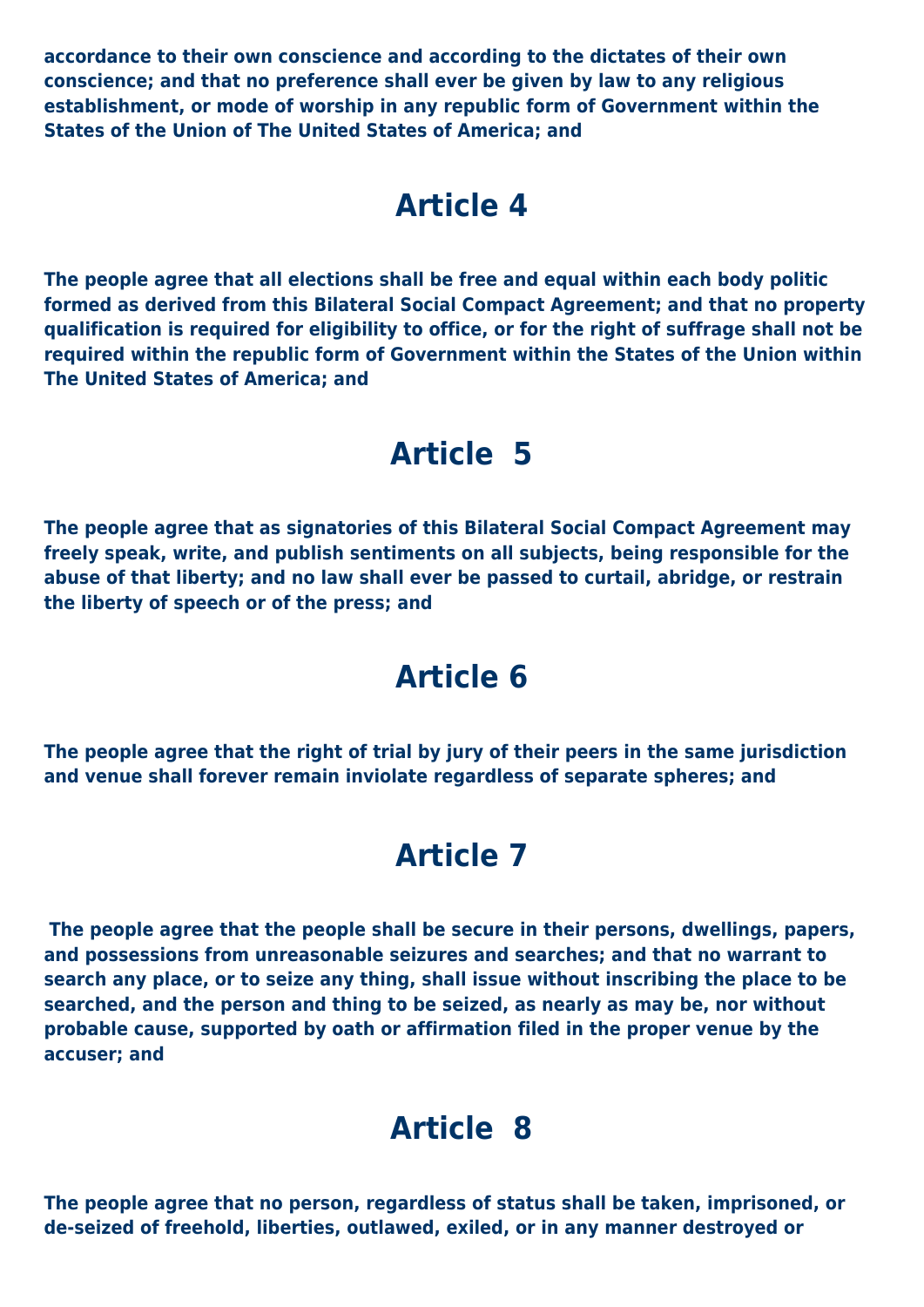**deprived of life, liberty, or property, but by the law written within the States statutes as derived from this Bilateral Social Compact Agreement; and**

## **Article 9**

**The people agree that Government shall be open for an injury done to persons, to property, goods, or reputation, and shall have remedy by due process of law; and right and justice administered without sale, denial, or delay; and**

### **Article 10**

**The people agree that in all criminal prosecutions, the accused hath a right to be heard with or without friend in counsel, or both; to demand the nature and cause of the accusation; to be confronted with the witnesses; to have compulsory process for obtaining witnesses in favor of the accused; and in all prosecutions by indictment or presentment formed by a Judicial Branch within this Bilateral Social Compact Agreement, a speedy and public trial, by an impartial jury of peers in accordance with Article 6, where the crime was committed; and shall not be compelled to give evidence against themselves; and**

#### **Article 11**

**The people agree that all accused shall be bail able, where the proof is evident, or the presumption is strong; and the privilege of habeas corpus shall not be suspended, unless when, in case of rebellion or invasion, the public safety may require it, decided by the constituted authority as derived from this Bilateral Social Compact Agreement within each of the States of the Union respectively; and**

#### **Article 12**

**The people agree that excessive bail shall in no case be required; nor shall excessive fines be imposed; nor shall cruel or unusual punishments be inflicted, nor the redemption of the Bond shall be required unless actual damage or injury has been proven in fact; and**

#### **Article 13**

**The people agree that no person shall, for the same offense, be twice put in jeopardy of dissolution or accusation; and**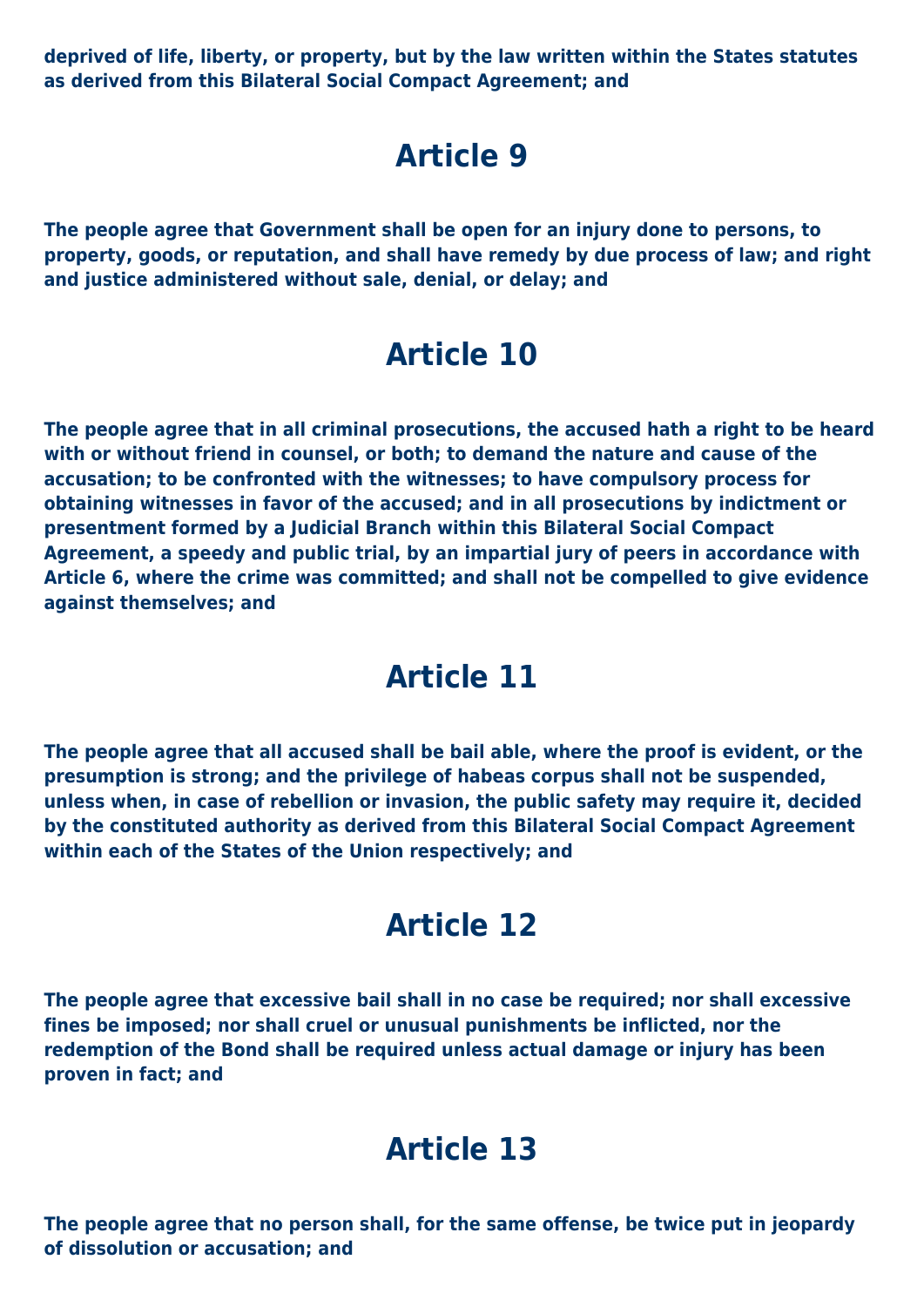## **Article 14**

**The people agree that private property shall not be taken or applied to public use, unless just compensation be offered and accepted; and**

#### **Article 15**

**The people agree that in all indictments of agreement, the truth may be given in evidence; and if it shall appear to the Great jury that the evidence is true, and published with good motives and for justifiable ends, the truth shall be a justification; and the Great jury shall be the judges of the law and facts; and**

#### **Article 16**

**The people agree that no person shall be put to answer any criminal charge, but by presentment, indictment, or impeachment hereby established by the constituted authority as derived from this Bilateral Social Compact Agreement within each of the States of the Union respectively; and**

### **Article 17**

**The people agree that no conviction shall work corruption of blood, or forfeiture of estate; and**

#### **Article 18**

**The people agree that retrospective laws, punishing acts committed before the existence of such laws, and by them only declared penal, or criminal, are oppressive, unjust, and incompatible with liberty; wherefore, no ex post facto law shall ever be made by any body politic within The United States of America; and**

## **Article 19**

**The people agree that no law impairing the obligation of contracts shall ever be passed nor shall any law be made to violate this Bilateral Social Compact Agreement; and**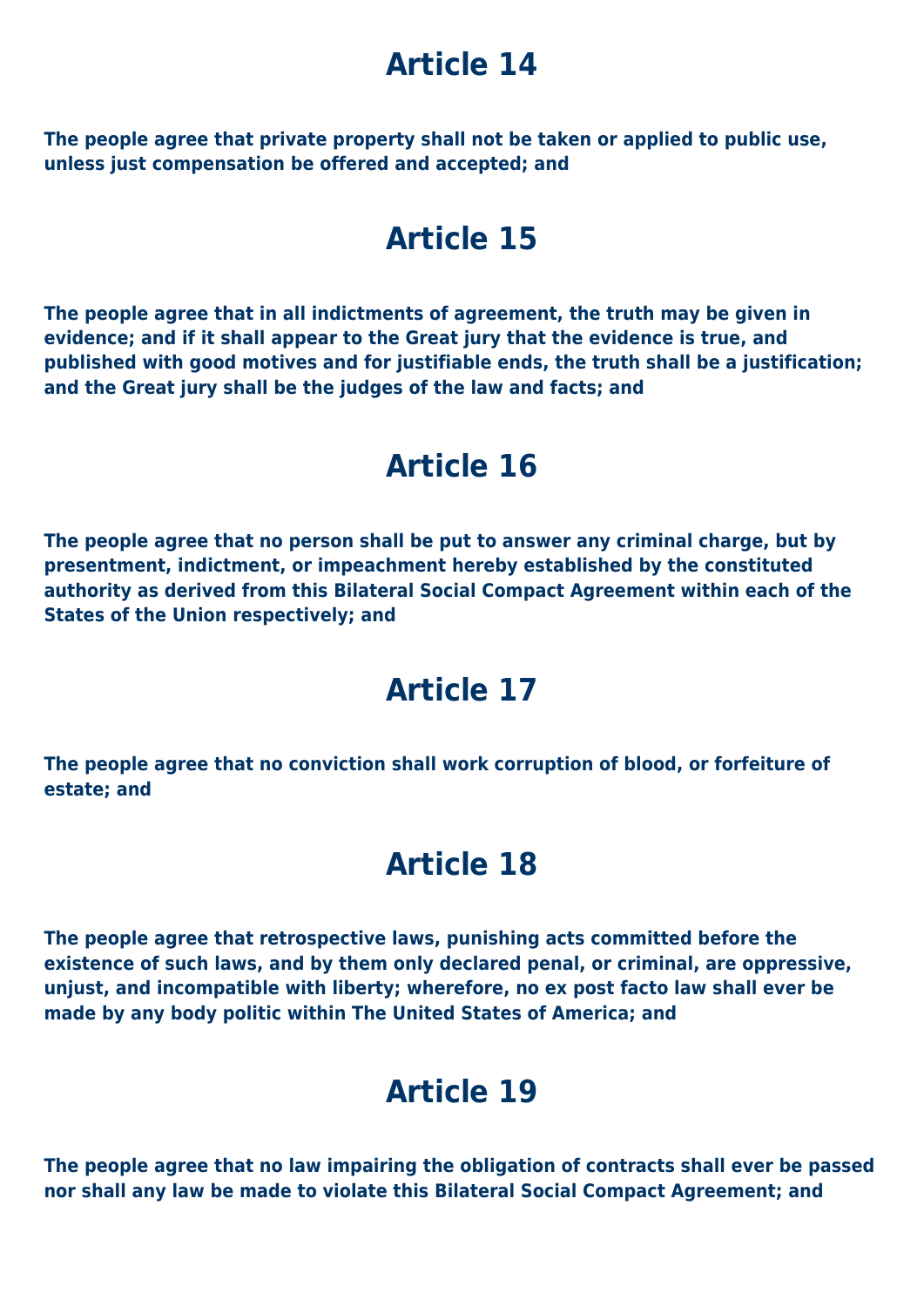## **Article 20**

**The people agree and have always been with the right, in a peaceable manner, to assemble together to consult for the general welfare, and pass laws in their assemblies to meet the requirements of consultation and collaboration for the general welfare of the people that are signatories of this Bilateral Social Compact Agreement; and**

#### **Article 21**

**The people agree that within this Bilateral Social Compact Agreement are with the unalienable right to keep and to bear arms, for common defense against enemies foreign and domestic; and**

## **Article 22**

**The people agree that monopolies are contrary to the genius of a republic form of Government and are forbidden, and**

## **Article 23**

**The people agree that all offices held within the constituted authority derived from this Bilateral Social Compact Agreement shall be required to impose term limits on those elected to hold office; and**

### **Article 24**

 **The people agree that no hereditary emoluments, privileges, or honors, shall ever be granted or conferred in a republic form of Government; and**

## **Article 25**

 **The people agree that frequent recurrence to fundamental principles is absolutely necessary to preserve the blessings of liberty; and**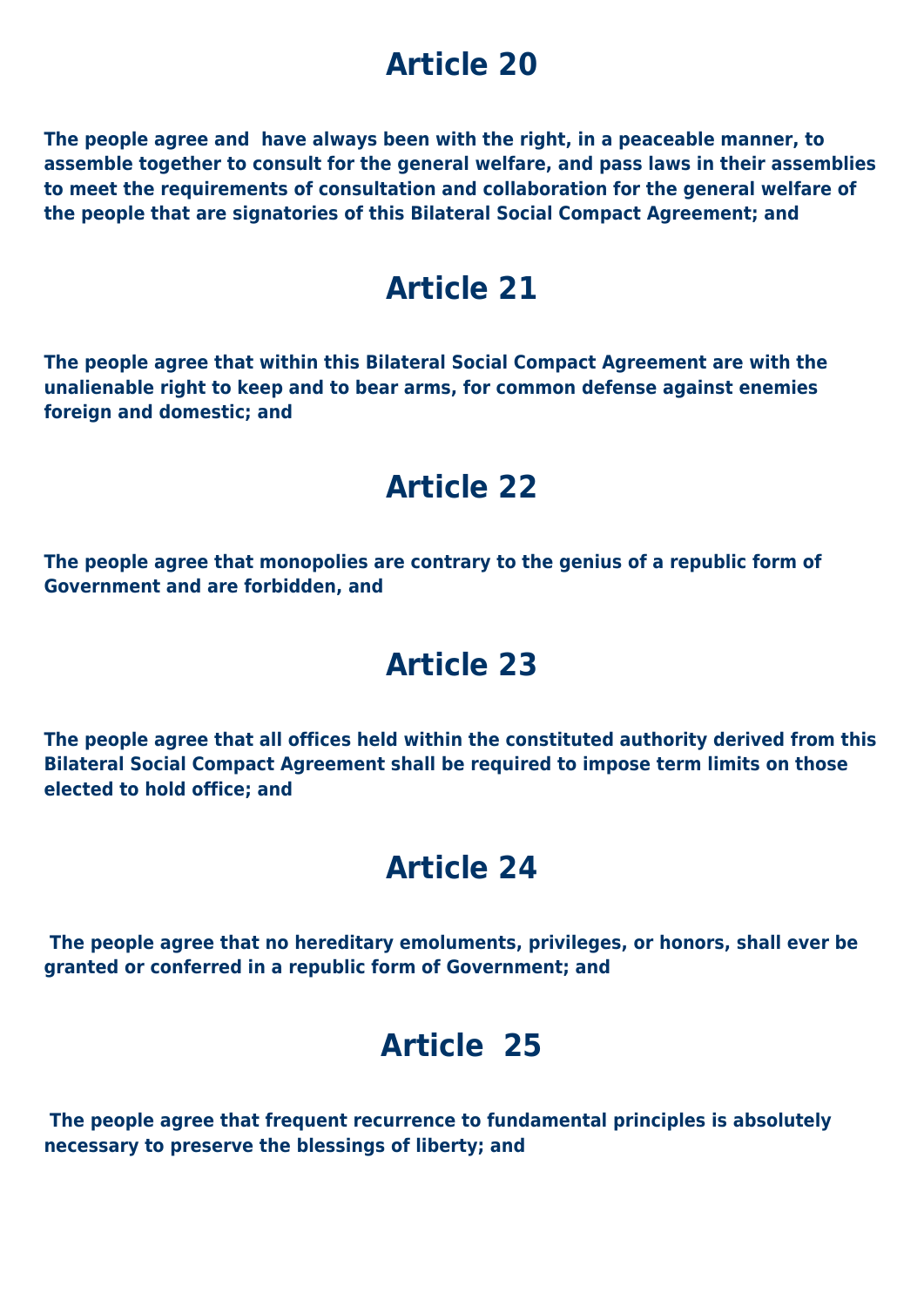# **Article 26**

**The people agree that all signatories to this Bilateral Social Compact Agreement shall enjoy the full benefits of all of the Articles written within the Universal Declaration of Human Rights and reserve the right to examine and interpret each aforementioned Article within the fully constituted Judicial Branch as derived from this Bilateral Social Compact Agreement and bound to those determinations; and**

## **Article 27**

**The people agree that to guard against transgressions upon the rights of the people declare that everything in this Bilateral Social Compact Agreement is accepted out of the general powers of Government, and shall forever remain inviolate; and that all laws contrary thereto, or to the aforementioned provisions thereof, shall be void; and**

#### **Definitions:**

**1: Person means: Declared Residents, and affirmed American Nationals within the States of the Union within The United States of America.**

**2: The people means: DECLARED RESIDENT and affirmed American National within the States of the Union within the metes and bounds and seaward boundaries of The United States of America.**

### **Ordained and Established**

#### **The people hereby ordain and establish this Bilateral Social Compact Agreement by the authority of**

| Religious<br>Preference: | Yahweh                |
|--------------------------|-----------------------|
| Date                     | 07/15/2018            |
| Time                     | 05:56 PM              |
| Email                    | mschmidter@gmail.com  |
| <b>NAC Code</b>          | 86F41 MQWV1           |
| Printed<br>Name          | Mark Edward Schmidter |
| <b>Status</b>            | Declared RESIDENT     |